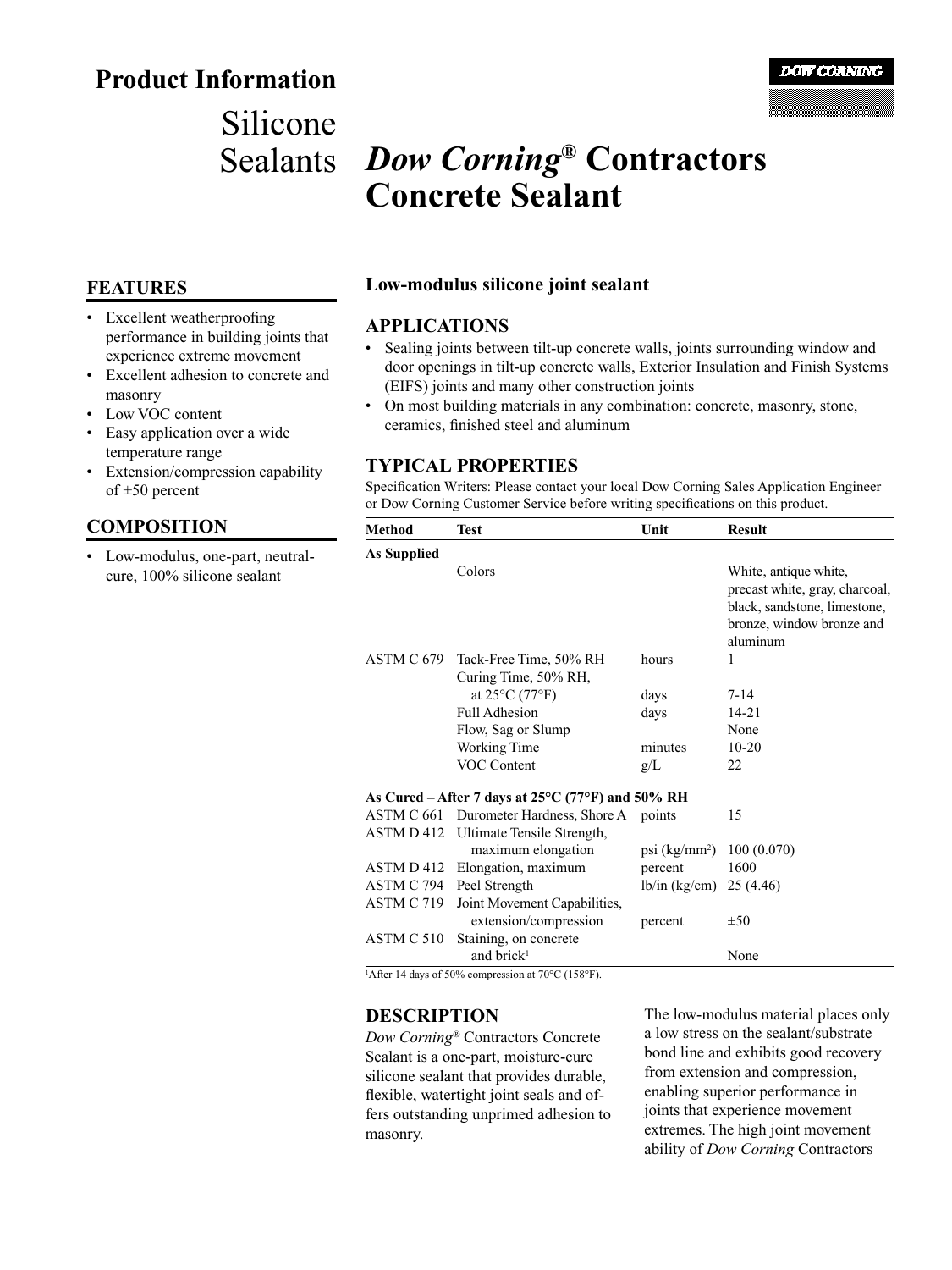# **SEALANT·WATERPROOFING**<br>& RESTORATION INSTITUTE

**Issued to: Dow Corning Corp. Product: Contractors Concrete Sealant** C719: Pass ∠ Ext: +50% Comp: -50% Substrate: Glass, Aluminum, Mortar [Aluminum substrate primed with Dow Primer 1200] **C661: Rating 20** Validation Date: 8/19/04 - 8/19/09 No. 804-CCS809 Copyright @ 2004 **SEALANT VALIDATION** www.swrionline.org

Concrete Sealant typically allows the repair of failed joints, with no joint widening – saving time and labor costs – due to the increased movement capability of this product compared to organic products used previously.

*Dow Corning* Contractors Concrete Sealant is available in 11 standard stocked colors (white, antique white, precast white, gray, charcoal, black, sandstone, limestone, bronze, window bronze and aluminum). Custom colors are also available.

## **APPROVALS/ SPECIFICATIONS**

*Dow Corning* Contractors Concrete Sealant meets or exceeds the requirements of:

- ASTM Specification C 920, Type S, Grade NS, Class 50, Use T, NT, M, G, A and O
- Federal Specification TT-S-001543A for silicone building sealants
- Federal Specification TT-S-00230C for one-component building sealants

### **HOW TO USE**

Refer to the *Dow Corning Americas Technical Manual*, Form No. 62-1112, for detailed information on joint design, preparatory work, priming, masking and application techniques.

## **Surface Preparation**

Clean all concrete, masonry and stone joints of all contaminants and impurities. Porous substrates should be cleaned where necessary by grinding, saw cutting, blast cleaning (sand or water), mechanical abrading or a combination of these methods as required to provide a sound, clean, dry surface for sealant application. Dust, loose particles, etc., should be blown out of joints with oil-free compressed air or be vacuum cleaned.

Metal and glass surfaces adjacent to masonry should be cleaned by wiping with an oil-free absorbent cloth saturated with solvent such as xylene or toluene.1 *Do not use alcohols as they inhibit the cure.*

#### **Priming**

Primer should be applied before installing the backer rod. Applying a bead of silicone sealant to the substrate material to test adhesion prior to general use is always recommended.

Primer is not required with concrete, masonry, most glass and most porous surfaces. Most aluminum substrates (painted, mill, anodized, etc.) and other nonporous surfaces require use of a primer. Consult Dow Corning for priming recommendations on other materials.

In all cases, a sample should be tested and/or test joints should be installed on the project.

### **Masking**

Areas adjacent to joints may be masked to ensure neat sealant lines. Do not allow masking tape to touch clean surfaces to which the silicone sealant is to adhere. Tooling should be completed in one continuous stroke immediately after sealant application and before a skin forms. Masking should be removed immediately after tooling.

#### **Application**

*Dow Corning* Contractors Concrete Sealant should be applied in a continuous operation. A positive pressure adequate to properly fill and seal the joint width should be employed.

The sealant can be applied at outdoor temperatures as low as  $-29^{\circ}$ C ( $-20^{\circ}$ F), provided that surfaces are clean, dry and frost-free. As a general rule, condensation or frost should not be a problem above 4.4°C (40°F).

#### **Tooling**

Tool or strike *Dow Corning* Contractors Concrete Sealant with light pressure to spread the material against the back-up material and the joint surfaces. *Do not use soaps, oil or alcohols as tooling aids as they inhibit the cure.*

Use a tool with a concave profile to keep *Dow Corning* Contractors Concrete Sealant within the joint.

## **Cleaning**

Do not allow uncured silicone sealants to contact nonabradable surfaces such as polished granites, metal or glass. Uncured sealant will leave a film that may change the aesthetic surface characteristics of these substrates. Inadvertently applied sealant should be cleaned from nonporous surfaces using solvent before cure.<sup>1</sup>

## **HANDLING PRECAUTIONS**

PRODUCT SAFETY INFORMA-TION REQUIRED FOR SAFE USE IS NOT INCLUDED IN THIS DOCU-MENT. BEFORE HANDLING, READ PRODUCT AND MATERIAL SAFETY DATA SHEETS AND CONTAINER LABELS FOR SAFE USE, PHYSICAL AND HEALTH HAZARD INFORMATION. THE MATERIAL SAFETY DATA SHEET IS AVAILABLE ON THE DOW CORNING WEBSITE AT

1 Follow the solvent manufacturer's safe handling recommendations and local, state and federal regulations regarding solvent usage.